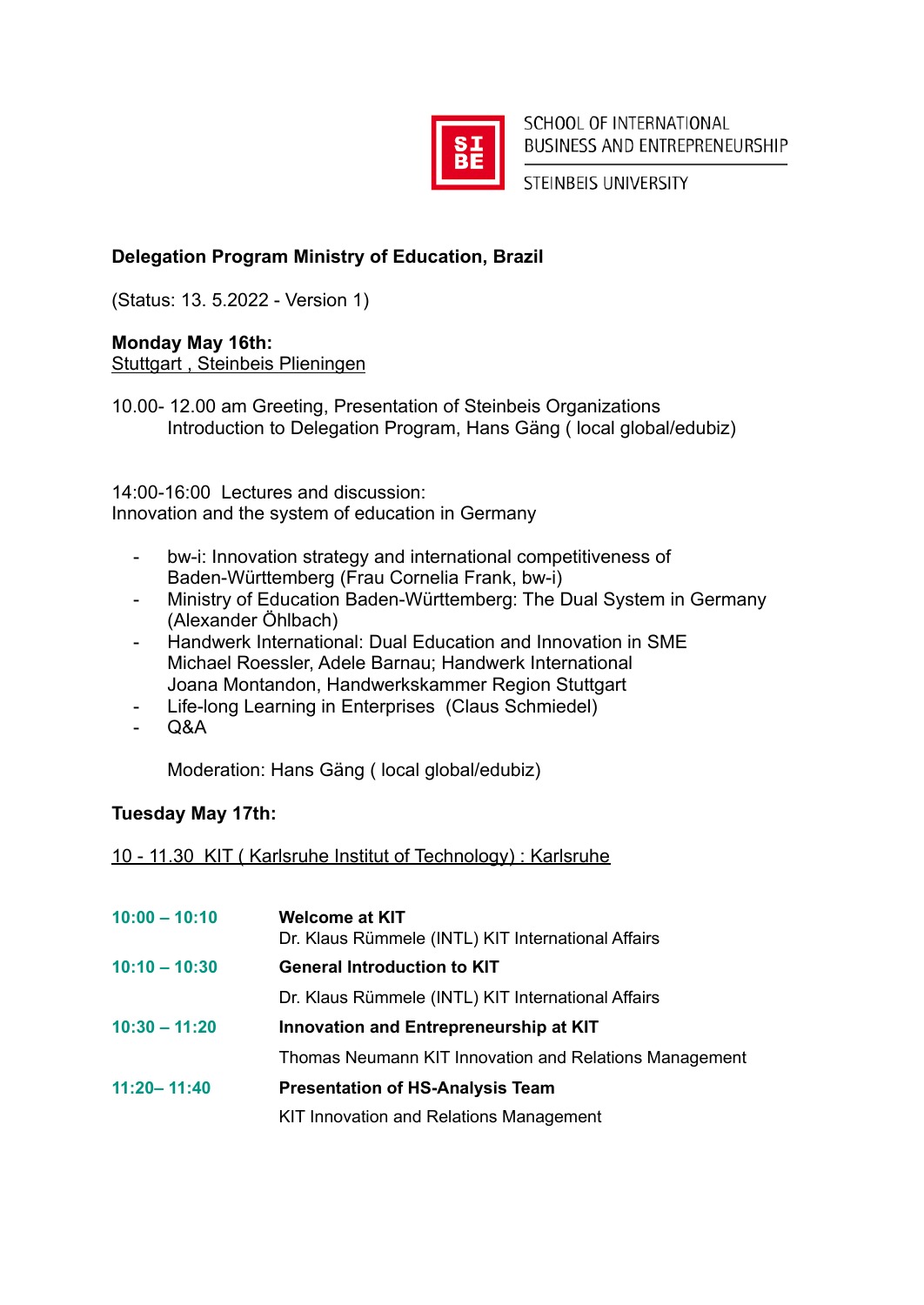## 14.30.-16.30 Backnang, Gewerbliche Schule

- Short lecture on dual training in crafts, industry / problems of vocational orientation and preparation (Dr. Isolde Fleuchaus, Director)
- Tour of the school with stations on the topic of Industry 4.0 / automated conveyor system etc.
- Alternative energies in use: mobility change / training system and high-voltage in the field of motor vehicles
- Alternative energies in use: Energy container of the state of Baden **Württemberg**
- Alternative energies in use: Construction of a showroom as well as conversion of the vehicle workshops (hydrogen, electric, classic combustion engine)
- Back in the assembly hall: discussion of the impressions in the plenum with coffee, tea and cake from our in-house bakery

#### **Wednesday May 18th:**

#### 9:30 - 12.00 Scharnhausen/Filderstadt

- Visit of production / Integrated Learning ("Learning factory") at FESTO/Festo Didactic
- International activities of Festo Didactic, Cooperation Programs with Education sector worldwide ( Presentation in Portugues language)
- Presentation Festo, Festo Didactic, Internationalization Festo, I4.0 Initiative in BW, etc.
- Educational projects Festo Didactic in Brazil& the Americas Region
- Guided tour through the production Festo Scharnhausen
- Guided tour + training area in Schharnhausen plant / new creative spaces, ...

#### 14.00 - 16.00 Hochschule Esslingen

Presentation of cooperation models between education institutes and regional enterprises

Visit of Industry Day of Hochschule Esslingen, Neckarforum

Greeting & Introduction by Prof. Dr. Ing. Czarnetzki,

Visit of stands of regional enterprises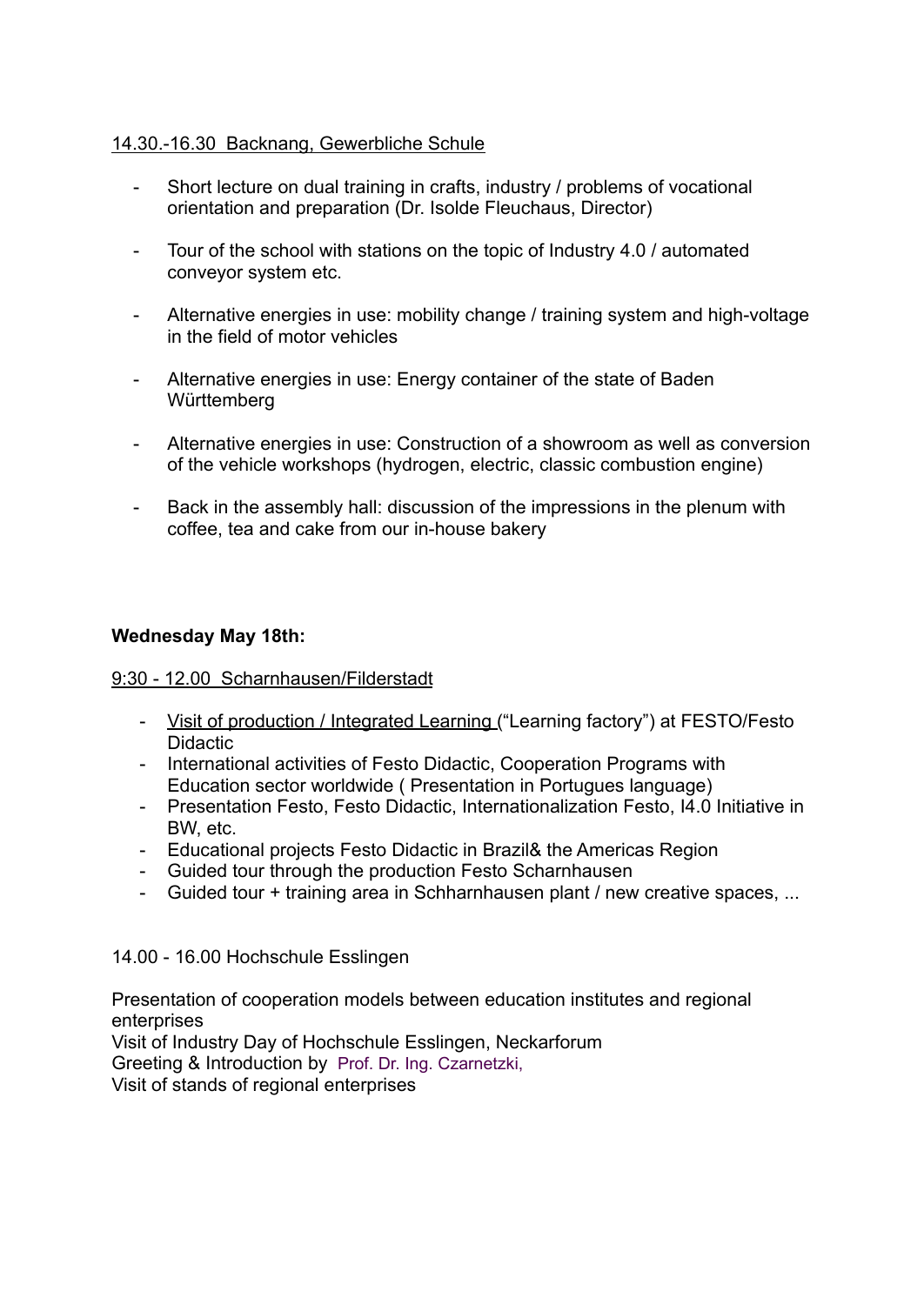

## **Thursday May 19th:**

- 8:30 11, Bosch Rexroth Innovation Center, Ulm, Lise-Meitner Str. 4
	- Introduction to BoschRexroth
	- Industrial Knowledge Transfer
	- Showroom Solutions for Industry 4.0

#### 11.30 - 13 Bosch Rexroth Factory, Elchingen, Glockeraustraße 2, 89275 Elchingen

- Visit of of Corporate education center
- -

-

- Lunchontrol technologies
	- Bosch Rexroth one of the world's leading suppliers of drive and c
	- Global partner for machine and plant engineering worldwide
	- Employees: around 26,900 worldwide
	- Subsidiaries in 38 countries and sales and service partners in 80 countries around the world
	- <https://www.boschrexroth.com/en/dc/>